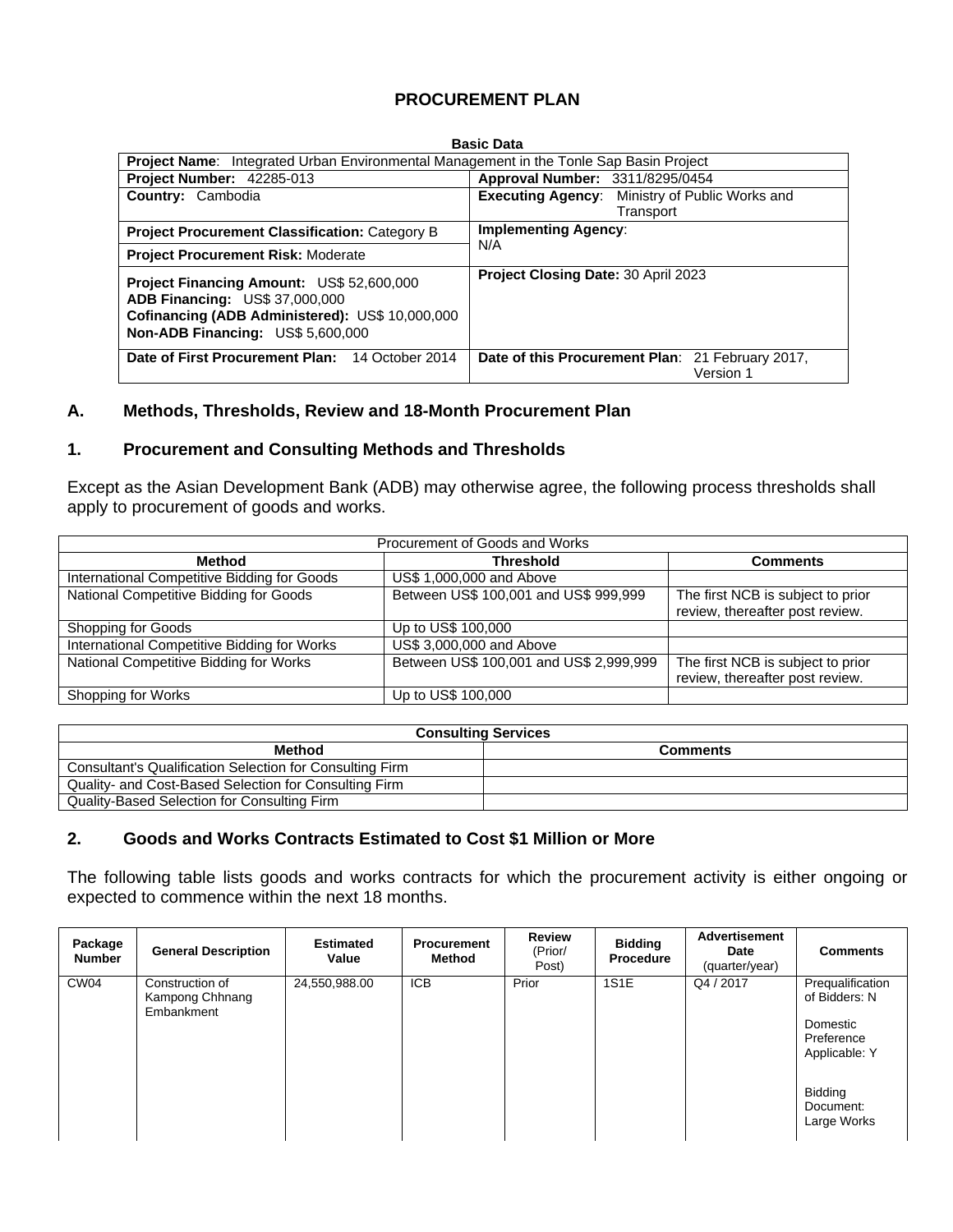|                  |                                                                                                                     |                                                        |            |       |      |           | Comments: No<br>PQ; standard<br>bidding<br>documents;<br>large works                                                                                                                        |
|------------------|---------------------------------------------------------------------------------------------------------------------|--------------------------------------------------------|------------|-------|------|-----------|---------------------------------------------------------------------------------------------------------------------------------------------------------------------------------------------|
| CW <sub>05</sub> | <b>Construction of Pursat</b><br>Drainage                                                                           | 9,171,218.00                                           | <b>ICB</b> | Prior | 1S1E | Q4 / 2017 | Prequalification<br>of Bidders: N<br>Domestic<br>Preference<br>Applicable: Y<br>Bidding<br>Document:<br>Small Works<br>Comments: No<br>PQ; standard<br>bidding<br>documents;<br>small works |
| CW <sub>06</sub> | <b>Construction of Pursat</b><br><b>Landfill Site</b>                                                               | 1,296,273.00                                           | <b>NCB</b> | Post  | 1S1E | Q1 / 2018 | Prequalification<br>of Bidders: N<br>Domestic<br>Preference<br>Applicable: N<br>Bidding<br>Document:<br>Small Works<br>Comments:<br>Harmonized<br>standard bidding<br>documents             |
| CW <sub>09</sub> | Kampong Chhnang and<br>Pursat Community<br>Driven Environment<br>Improvements<br>Lot 1: 1<br>Lot $2:2$<br>Lot $3:3$ | 3,965,547.00<br>660,925.00<br>660,925.00<br>660,925.00 | <b>NCB</b> | Prior | 1S1E | Q3 / 2017 | Prequalification<br>of Bidders: N<br>Domestic<br>Preference<br>Applicable: N<br>Bidding<br>Document:<br>Small Works<br>Comments:<br>Harmonized<br>standard bidding<br>documents             |
|                  | Lot 4:4<br>Lot 5:5                                                                                                  | 660,925.00<br>660,925.00                               |            |       |      |           |                                                                                                                                                                                             |
|                  | Lot $6:6$                                                                                                           | 660,922.00                                             |            |       |      |           |                                                                                                                                                                                             |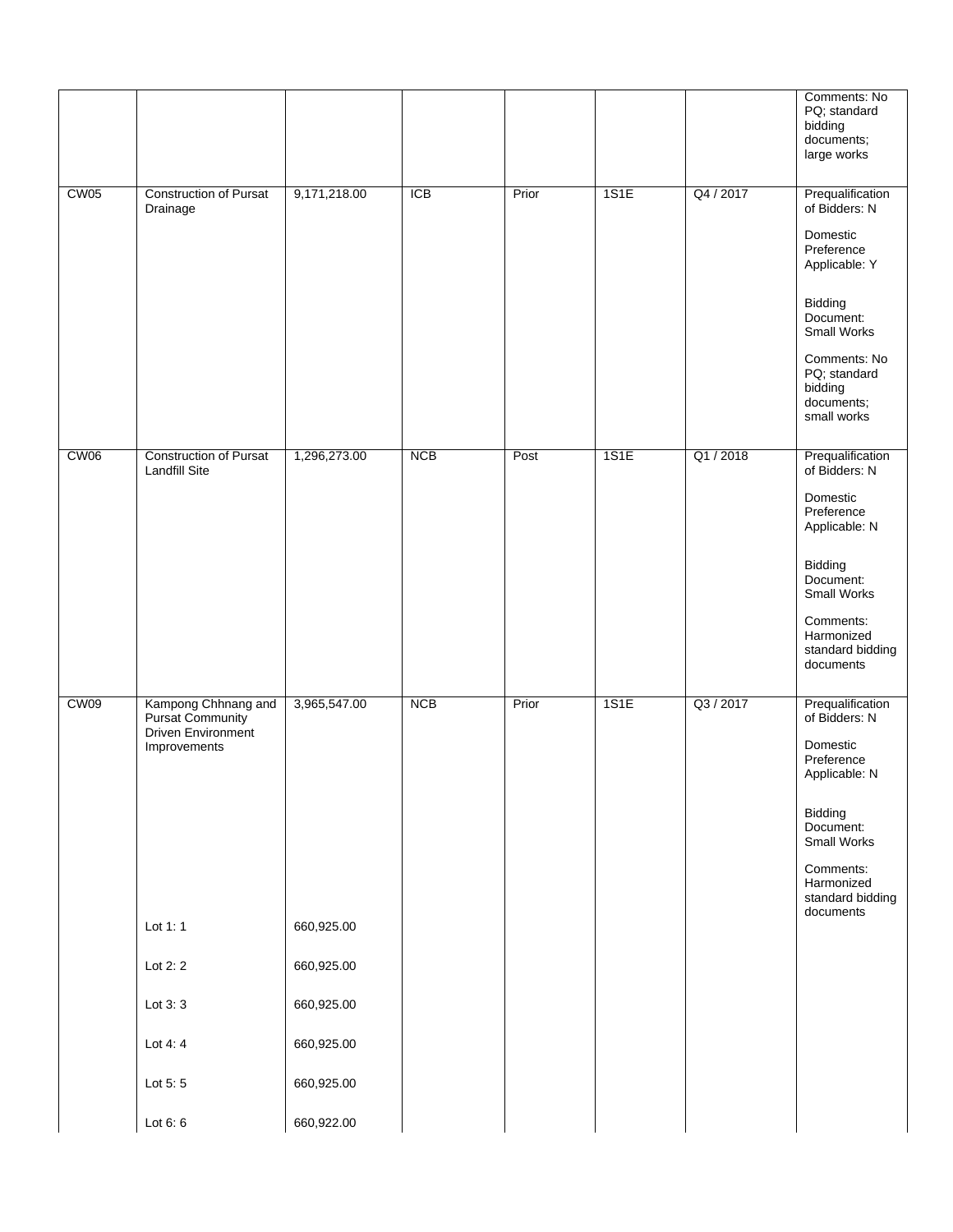## **3. Consulting Services Contracts Estimated to Cost \$100,000 or More**

The following table lists consulting services contracts for which the recruitment activity is either ongoing or expected to commence within the next 18 months.

| Package<br><b>Number</b> | <b>General Description</b>                           | <b>Estimated</b><br>Value | <b>Recruitment</b><br>Method | <b>Review</b><br>(Prior/<br>Post) | <b>Advertisement</b><br>Date<br>(quarter/year) | Type of<br>Proposal | <b>Comments</b>                                  |
|--------------------------|------------------------------------------------------|---------------------------|------------------------------|-----------------------------------|------------------------------------------------|---------------------|--------------------------------------------------|
| CS02.                    | Climate Change<br>Adaptation in Urban<br>Development | 345,180.00                | CQS                          | Prior                             | Q1/2016                                        | <b>BTP</b>          | Assignment:<br>National                          |
|                          |                                                      |                           |                              |                                   |                                                |                     | Comments:<br>Selection is<br>ongoing             |
| CS03.                    | <b>Strengthening Sector</b><br>Development           | 129,415.00                | $\overline{CQS}$             | Prior                             | Q1/2017                                        | <b>BTP</b>          | Assignment:<br>National                          |
|                          |                                                      |                           |                              |                                   |                                                |                     | <b>Comments: First</b><br>advertised in<br>Q4'15 |
| CS <sub>04</sub>         | NGO Support for<br>Output 3                          | 990,000.00                | QBS                          | Prior                             | Q1/2017                                        | <b>STP</b>          | Assignment:<br>International                     |

## **4. Goods and Works Contracts Estimated to Cost Less than \$1 Million and Consulting Services Contracts Less than \$100,000 (Smaller Value Contracts)**

The following table lists smaller-value goods, works and consulting services contracts for which the activity is either ongoing or expected to commence within the next 18 months.

| <b>Goods and Works</b>   |                                                    |                           |                               |                              |                                   |                                    |                                             |                                       |
|--------------------------|----------------------------------------------------|---------------------------|-------------------------------|------------------------------|-----------------------------------|------------------------------------|---------------------------------------------|---------------------------------------|
| Package<br><b>Number</b> | General<br><b>Description</b>                      | <b>Estimated</b><br>Value | Number of<br><b>Contracts</b> | <b>Procurement</b><br>Method | <b>Review</b><br>(Prior/<br>Post) | <b>Bidding</b><br><b>Procedure</b> | <b>Advertisement</b><br>Date (quarter/year) | <b>Comments</b>                       |
| CW <sub>01</sub>         | <b>Office Repairs</b><br>(PMU)                     | 11,943.00                 | 1                             | <b>SHOPPING</b>              | Post                              |                                    | Q1/2017                                     | Comments:<br>Government<br>SOP        |
| CW02                     | <b>Office Repairs</b><br>PIUs (Kampong<br>Chhnang) | 19,309.00                 | 1                             | <b>SHOPPING</b>              | Post                              |                                    | Q1/2017                                     | Comments:<br>Government<br><b>SOP</b> |
| CW03                     | <b>Office Repairs</b><br>PIUs (Pursat)             | 8,459.00                  | 1                             | <b>SHOPPING</b>              | Post                              |                                    | Q1/2017                                     |                                       |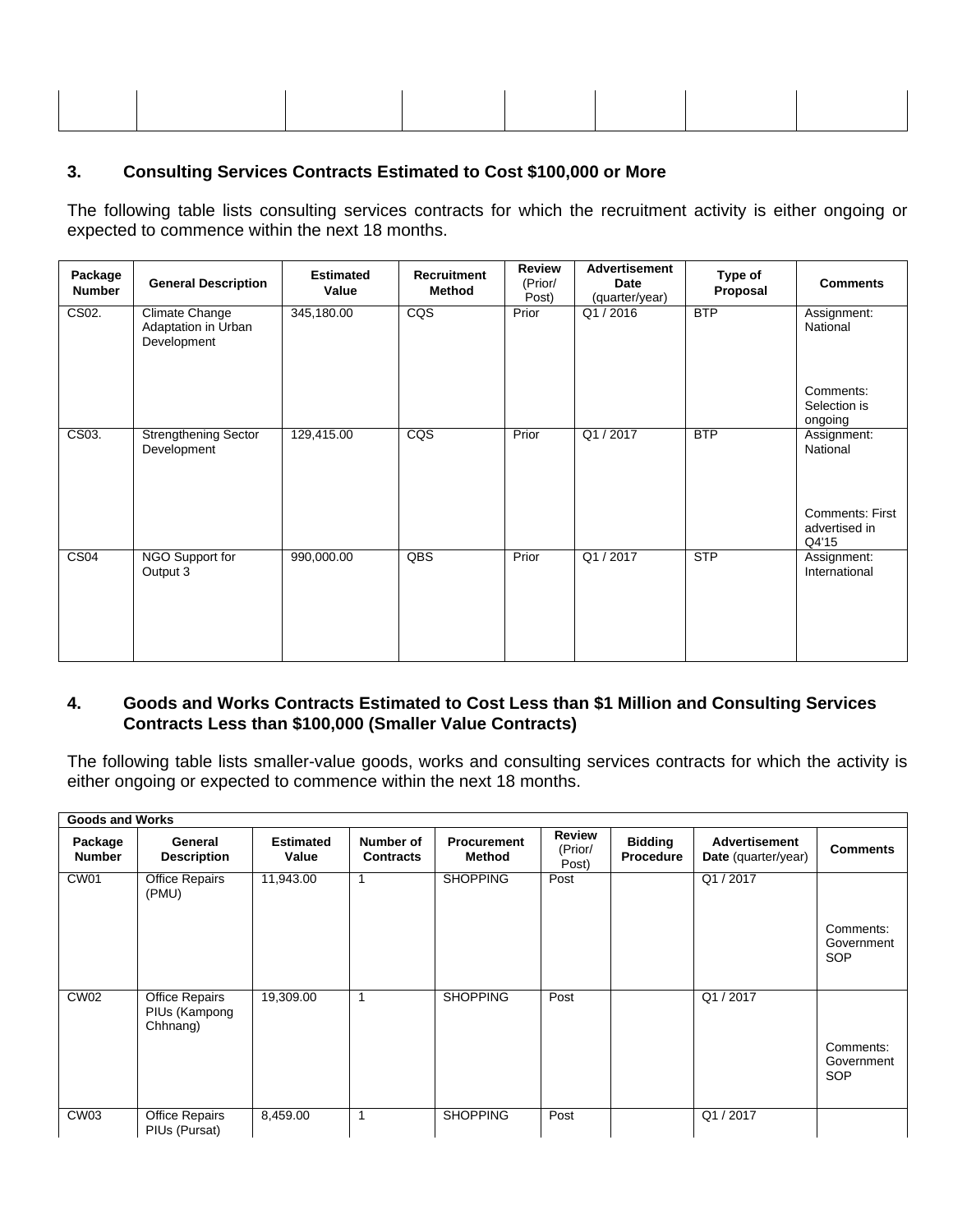|                  |                                                                    |            |              |                 |       |      |           | Comments:<br>Government<br>SOP                                                                                                                                                         |
|------------------|--------------------------------------------------------------------|------------|--------------|-----------------|-------|------|-----------|----------------------------------------------------------------------------------------------------------------------------------------------------------------------------------------|
| CW07             | Construction of<br><b>Pursat River</b><br>Embankment<br>Protection | 758,458.00 | $\mathbf{1}$ | <b>NCB</b>      | Post  | 1S1E | Q4 / 2017 | Prequalificati<br>on of<br>Bidders: N<br>Domestic<br>Preference<br>Applicable: N<br>Bidding<br>Document:<br>Small Works<br>Comments:<br>Harmonized<br>standard<br>bidding<br>documents |
| CW <sub>08</sub> | Construction of<br>Kapong Chhnang<br>Landfill Site                 | 546,268.00 | $\mathbf{1}$ | <b>NCB</b>      | Post  | 1S1E | Q1 / 2018 | Prequalificati<br>on of<br>Bidders: N<br>Domestic<br>Preference<br>Applicable: N<br>Bidding<br>Document:<br>Small Works<br>Comments:<br>Harmonized<br>standard<br>bidding<br>documents |
| G01              | Supply of 5 units<br>4WD double<br>cabin pick up<br>trucks         | 208,657.00 | $\mathbf{1}$ | <b>NCB</b>      | Prior | 1S1E | Q1 / 2017 | Prequalificati<br>on of<br>Bidders: N<br>Domestic<br>Preference<br>Applicable: N<br>Bidding<br>Document:<br>Goods<br>Comments:<br>Harmonized<br>standard<br>bidding<br>documents       |
| G02              | Supply of 8<br>motorycles                                          | 13,179.00  | $\mathbf{1}$ | <b>SHOPPING</b> | Post  |      | Q1/2017   | Comments:<br>Government<br>SOP                                                                                                                                                         |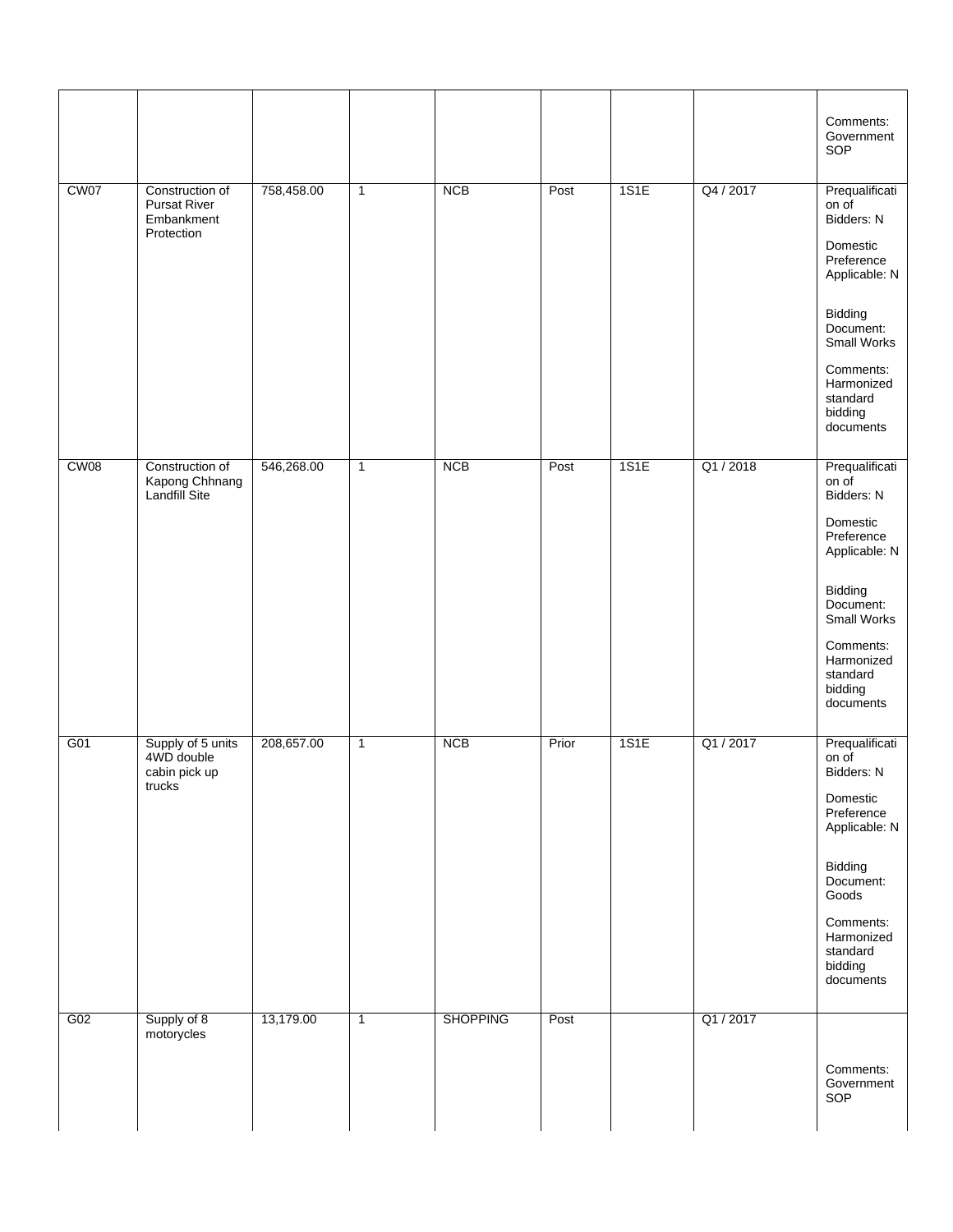| G03     | Office equipment<br>for PMU and<br>PIUs                | 8,786.00   | $\mathbf{1}$ | <b>SHOPPING</b> | Post |      | Q1 / 2017 | Comments:                                       |
|---------|--------------------------------------------------------|------------|--------------|-----------------|------|------|-----------|-------------------------------------------------|
|         |                                                        |            |              |                 |      |      |           | Government<br>SOP                               |
| G04     | Office equipment<br>for PMU and<br>PIUS                | 16,474.00  | $\mathbf{1}$ | <b>SHOPPING</b> | Post |      | Q1 / 2017 | Comments:                                       |
|         |                                                        |            |              |                 |      |      |           | Government<br>SOP                               |
| G05     | Manual<br>Equipment for<br>Pursat Drainage             | 91,967.00  | $\mathbf{1}$ | <b>SHOPPING</b> | Post |      | Q4 / 2017 |                                                 |
|         | Maintenance and<br><b>Flood Protection</b>             |            |              |                 |      |      |           | Comments:<br>Government<br>SOP                  |
| G06     | Manual<br>Equipment for<br>Kampong<br>Chhnang          | 46,204.00  | $\mathbf{1}$ | <b>SHOPPING</b> | Post |      | Q4 / 2017 | Comments:                                       |
|         | Drainage<br>Maintenance and<br><b>Flood Protection</b> |            |              |                 |      |      |           | Government<br>SOP                               |
| $G07-a$ | Supply of<br>Kampong<br>Chhnang Solid<br>Waste         | 557,591.00 | $\mathbf{1}$ | <b>NCB</b>      | Post | 1S1E | Q3 / 2018 | Prequalificati<br>on of<br>Bidders: N           |
|         | Management<br>Equipment                                |            |              |                 |      |      |           | Domestic<br>Preference<br>Applicable: N         |
|         |                                                        |            |              |                 |      |      |           | Bidding<br>Document:<br>Goods                   |
|         |                                                        |            |              |                 |      |      |           | Comments:<br>Harmonized<br>bidding<br>documents |
| $G07-b$ | Supply of<br>Kampong<br>Chhnang Solid                  | 557,591.00 | $\mathbf{1}$ | <b>NCB</b>      | Post | 1S1E | Q3 / 2018 | Prequalificati<br>on of<br>Bidders: N           |
|         | Waste<br>Management<br>Equipment                       |            |              |                 |      |      |           | Domestic<br>Preference<br>Applicable: N         |
|         |                                                        |            |              |                 |      |      |           | Bidding<br>Document:<br>Goods                   |
|         |                                                        |            |              |                 |      |      |           | Comments:<br>Harmonized<br>bidding<br>documents |
| $G08-a$ | Supply of Pursat<br>Solid Waste<br>Management          | 621,756.00 | $\mathbf{1}$ | <b>NCB</b>      | Post | 1S1E | Q3 / 2018 | Prequalificati<br>on of<br>Bidders: N           |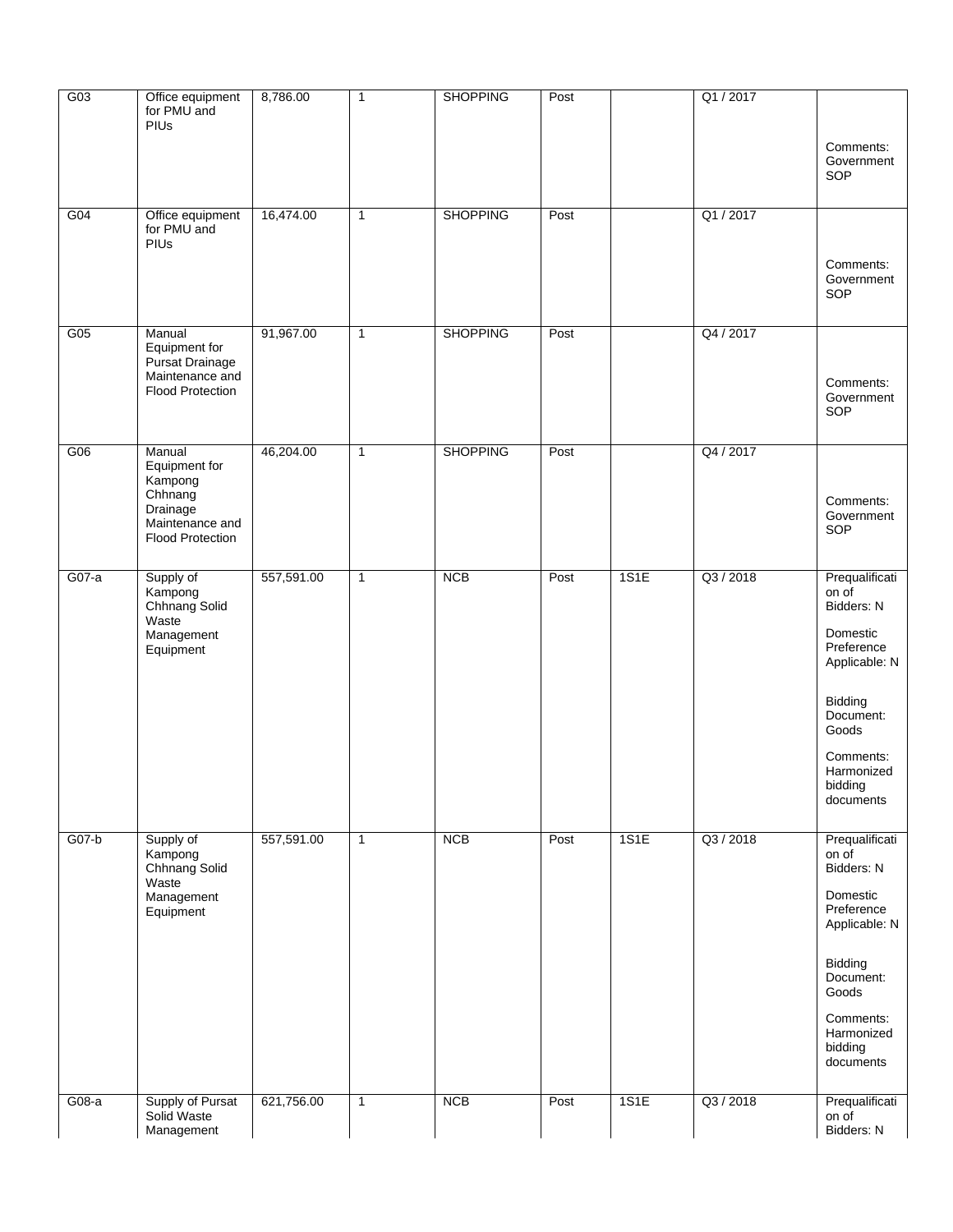|         | Equipment                                     |            |              |            |      |      |           | Domestic<br>Preference                          |
|---------|-----------------------------------------------|------------|--------------|------------|------|------|-----------|-------------------------------------------------|
|         |                                               |            |              |            |      |      |           | Applicable: N                                   |
|         |                                               |            |              |            |      |      |           | Bidding<br>Document:<br>Goods                   |
|         |                                               |            |              |            |      |      |           | Comments:<br>Harmonized<br>bidding<br>documents |
| $G08-b$ | Supply of Pursat<br>Solid Waste<br>Management | 621,756.00 | $\mathbf{1}$ | <b>NCB</b> | Post | 1S1E | Q3 / 2018 | Prequalificati<br>on of<br>Bidders: N           |
|         | Equipment                                     |            |              |            |      |      |           | Domestic<br>Preference<br>Applicable: N         |
|         |                                               |            |              |            |      |      |           | Bidding<br>Document:<br>Goods                   |
|         |                                               |            |              |            |      |      |           | Comments:<br>Harmonized<br>bidding<br>documents |
|         |                                               |            |              |            |      |      |           |                                                 |

| <b>Consulting Services</b> |                               |                    |                               |                              |                            |                                                       |                     |          |  |
|----------------------------|-------------------------------|--------------------|-------------------------------|------------------------------|----------------------------|-------------------------------------------------------|---------------------|----------|--|
| Package<br><b>Number</b>   | General<br><b>Description</b> | Estimated<br>Value | Number of<br><b>Contracts</b> | <b>Recruitment</b><br>Method | Review<br>'Prior/<br>Post) | <b>Advertisement</b><br><b>Date</b><br>(quarter/vear) | Type of<br>Proposal | Comments |  |
| None                       |                               |                    |                               |                              |                            |                                                       |                     |          |  |

## **B. Indicative List of Packages Required Under the Project**

The following table provides an indicative list of goods, works and consulting services contracts over the life of the project, other than those mentioned in previous sections (i.e., those expected beyond the current period).

| <b>Goods and Works</b>     |                            |                                           |                                                   |                                     |                               |                                    |                 |
|----------------------------|----------------------------|-------------------------------------------|---------------------------------------------------|-------------------------------------|-------------------------------|------------------------------------|-----------------|
| Package<br><b>Number</b>   | <b>General Description</b> | <b>Estimated</b><br>Value<br>(cumulative) | <b>Estimated</b><br>Number of<br><b>Contracts</b> | <b>Procurement</b><br><b>Method</b> | <b>Review</b><br>(Prior/Post) | <b>Bidding</b><br><b>Procedure</b> | <b>Comments</b> |
| None                       |                            |                                           |                                                   |                                     |                               |                                    |                 |
|                            |                            |                                           |                                                   |                                     |                               |                                    |                 |
| <b>Consulting Services</b> |                            |                                           |                                                   |                                     |                               |                                    |                 |
| Package<br><b>Number</b>   | <b>General Description</b> | <b>Estimated</b><br>Value<br>(cumulative) | <b>Estimated</b><br>Number of<br><b>Contracts</b> | <b>Recruitment</b><br><b>Method</b> | <b>Review</b><br>(Prior/Post) | Type of<br>Proposal                | <b>Comments</b> |
| None                       |                            |                                           |                                                   |                                     |                               |                                    |                 |

# **C. List of Awarded and On-going, and Completed Contracts**

The following tables list the awarded and on-going contracts, and completed contracts.

## 1. Awarded and Ongoing Contracts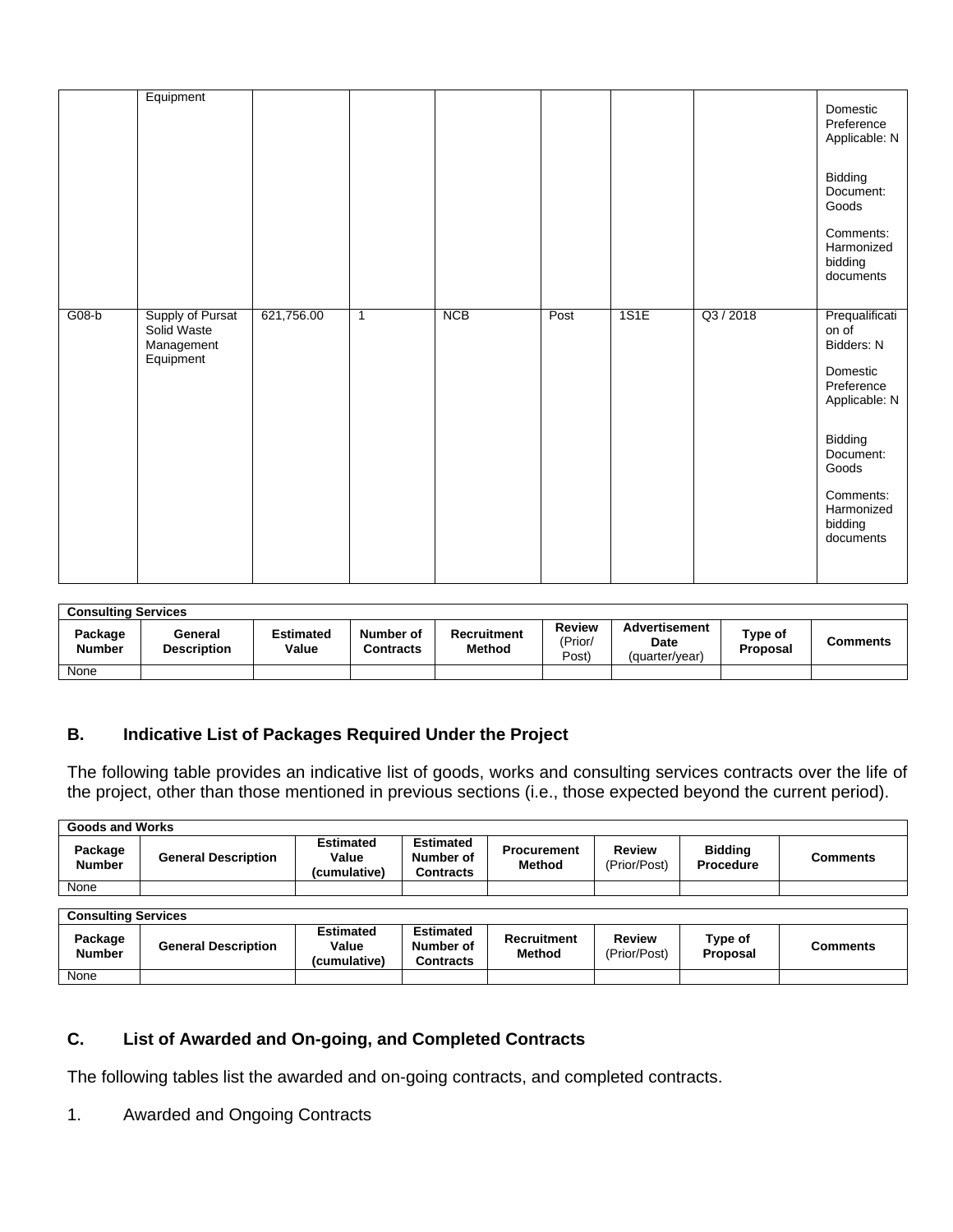| <b>Goods and Works</b>   |                               |                           |                                     |                              |                                         |                                                        |          |  |
|--------------------------|-------------------------------|---------------------------|-------------------------------------|------------------------------|-----------------------------------------|--------------------------------------------------------|----------|--|
| Package<br><b>Number</b> | General<br><b>Description</b> | <b>Estimated</b><br>Value | Awarded<br><b>Contract</b><br>Value | <b>Procurement</b><br>Method | Advertisement<br>Date<br>(quarter/year) | Date of ADB<br>Approval of<br><b>Contract</b><br>Award | Comments |  |
| None                     |                               |                           |                                     |                              |                                         |                                                        |          |  |

| <b>Consulting Services</b> |                                                           |                           |                                     |                       |                                         |                                                 |                 |  |
|----------------------------|-----------------------------------------------------------|---------------------------|-------------------------------------|-----------------------|-----------------------------------------|-------------------------------------------------|-----------------|--|
| Package<br><b>Number</b>   | General<br><b>Description</b>                             | <b>Estimated</b><br>Value | Awarded<br><b>Contract</b><br>Value | Recruitment<br>Method | Advertisement<br>Date<br>(quarter/year) | Date of ADB<br>Approval of<br>Contract<br>Award | <b>Comments</b> |  |
| CS <sub>01</sub>           | Project<br>Management<br>and<br>Implementation<br>Support | 4,672,987.00              | 4,206,913.00                        | <b>QCBS</b>           | Q4 / 2015                               | 03-NOV-16                                       |                 |  |

## **D. National Competitive Bidding**

## **A. Regulation and Reference Documents**

1. The procedures to be followed for national competitive bidding shall be those set forth for the "National Competitive Bidding" method in the Government's Procurement Manual issued under Sub-Decree Number 74 ANKR.BK, updated version dated 22 May 2012 with the clarifications and modifications described in the following paragraphs. These clarifications and modifications are required for compliance with the provisions of the Procurement Guidelines.

2. For the procurement of ADB financed contracts under National Competitive Bidding (NCB) procedures, the use of harmonized national bidding documents (NCB and National Shopping) developed in consultation with development partners including ADB, is mandatory except where the Government and ADB have agreed to amendments to any part of the documents. The Procurement Manual also advises users to check the ADB website from time to time for any update on ADB documents, which form the basis, among others, of the existing harmonized national bidding documents.

#### **B. Procurement Procedures**

#### **1. Application**

3. Contract packages subject to National Competitive Bidding procedures will be those identified as such in the project Procurement Plan. Any change to the mode of procurement of any procurement package in the Procurement Plan shall be made through updating of the Procurement Plan, and only with prior approval of ADB.

## **2. Sanctioning**

4. Bidders shall not be declared ineligible or prohibited from bidding on the basis of barring procedures or sanction lists, except individuals and firms sanctioned by ADB, without prior approval of ADB.

## **3. Rejection of all Bids and Rebidding**